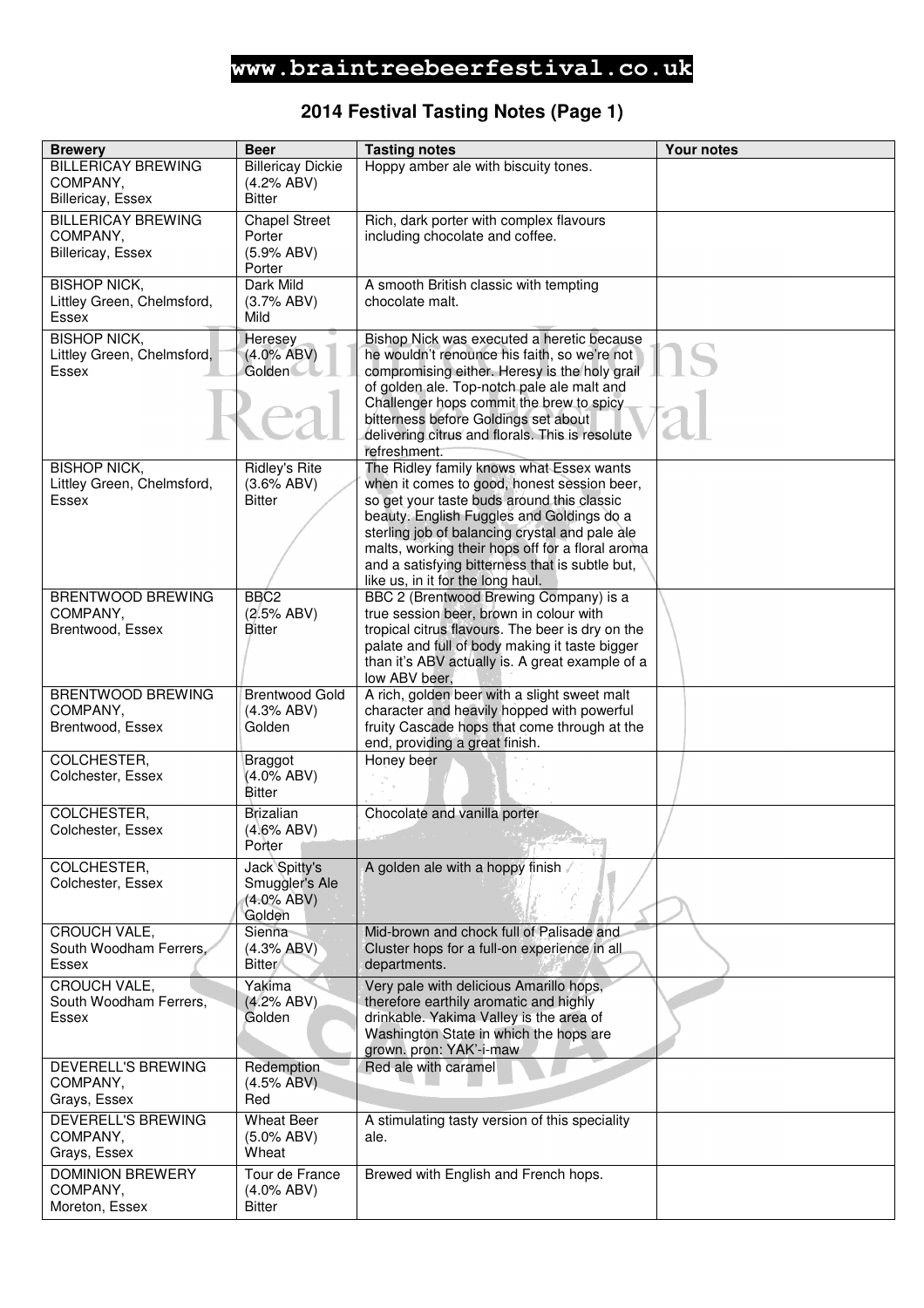## **2014 Festival Tasting Notes (Page 2)**

| <b>Brewery</b>                              | <b>Beer</b>                 | <b>Tasting notes</b>                                                                      | <b>Your notes</b> |
|---------------------------------------------|-----------------------------|-------------------------------------------------------------------------------------------|-------------------|
| <b>DOMINION BREWERY</b>                     | Woodbine                    | American Pale Ale, golden honey coloured,                                                 |                   |
| COMPANY,                                    | Racer                       | not too citrussy on the palate, but with a                                                |                   |
| Moreton, Essex                              | (4.2% ABV)                  | lovely aroma of clementines and lychees.                                                  |                   |
|                                             | Pale Ale                    |                                                                                           |                   |
| ELEPHANT SCHOOL                             | Peasants Revolt             | A red ale with new world hops                                                             |                   |
| BEERS,                                      | (4.6% ABV)                  |                                                                                           |                   |
| Brentwood, Essex                            | Red                         |                                                                                           |                   |
| ELEPHANT SCHOOL                             | <b>Smoking Trunks</b>       | A gently smoked porter style beer but with a                                              |                   |
| BEERS.                                      | (5.4% ABV)                  | twist of tropical fruit hoppy loveliness.                                                 |                   |
| Brentwood, Essex                            | Porter                      |                                                                                           |                   |
| <b>FARMERS ALES,</b>                        | Dawn Patrol                 | The first rays of summer are reflected in this                                            |                   |
| Maldon, Essex                               | $(4.0\%$ ABV)               | light golden beer. Soft malt flavours give to                                             |                   |
|                                             | <b>Golden</b>               | aromatic lemon notes in the finish.                                                       |                   |
| <b>FARMERS ALES,</b>                        | Golden Boar                 | FGB is an amber beer with a tremendous                                                    |                   |
| Maldon, Essex                               | $(5.0\% ABV)$               | aroma that will knock you socks off. We use                                               |                   |
|                                             | Strong                      | an obscene amount of Cascade Hops to get<br>the aroma. It's expensive to make but we just |                   |
|                                             |                             | love it! It was originally brewed for the Pig's                                           |                   |
|                                             |                             | Ear Beer Festival last year, but it is still                                              |                   |
|                                             |                             | propular so we are still brewing it regularly.                                            |                   |
| FELSTAR,                                    | <b>Light Burst</b>          | Blond Ale. Maris otter malt married with                                                  |                   |
| Felsted, Essex                              | $(4.0\%$ ABV)               | American hops                                                                             |                   |
|                                             | Golden                      |                                                                                           |                   |
| FELSTAR,                                    | Rooster Booster             | Strong Ale, brewed with 3 types of full cone                                              |                   |
| Felsted, Essex                              | Strong                      | hops. American style Pale Ale                                                             |                   |
|                                             |                             |                                                                                           |                   |
| <b>GEORGE'S BREWERY,</b>                    | <b>HMS Leigh</b>            | Classically balanced bitter so typical of old                                             |                   |
| Great Wakering, Essex                       | $(4.0\%$ ABV)               | fashioned beer. Soft Cappuchino/coffee                                                    |                   |
|                                             | <b>Bitter</b>               | notes on the tongue afterwhich the subtle                                                 |                   |
| <b>GEORGE'S BREWERY,</b>                    | <b>Wakering Gold</b>        | flavour of Phoenix hops fills the mouth.<br>The colour of summer barley and bursting      |                   |
| Great Wakering, Essex                       | (3.8% ABV)                  | with fresh hop aroma. A permanent feature in                                              |                   |
|                                             | Golden                      | our coldroom because we all like reminding of                                             |                   |
|                                             |                             | summer. A refreshing blend of English and                                                 |                   |
|                                             |                             | American hops dominate this easy drinking                                                 |                   |
|                                             |                             | session ale.                                                                              |                   |
| <b>HART OF STEBBING,</b>                    | <b>Hart's Content</b>       | Tasting notes not available.                                                              |                   |
| Stebbing, Essex                             | (3.8% ABV)<br>Bitter        |                                                                                           |                   |
|                                             |                             |                                                                                           |                   |
| <b>HART OF STEBBING,</b><br>Stebbing, Essex | Sweet Hart<br>$(4.0\%$ ABV) | Tasting notes not available.                                                              |                   |
|                                             | <b>Bitter</b>               |                                                                                           |                   |
| <b>HARWICH TOWN</b>                         | Phoenix APA                 | Lingering malt sweetness is balanced with                                                 |                   |
| BREWING COMPANY,                            | $(5.0\% ABV)$               | smooth bitterness throughout. Barley sugar                                                |                   |
| Harwich, Essex                              | <b>Bitter</b>               | notes and an unmistakable Cascade nose.                                                   |                   |
| HIGHWOOD BREWERY,                           | <b>Cannon's Gold</b>        | Golden thirst quenching light beer, created by                                            |                   |
| Highwood, Chelmsford                        | (3.6% ABV)                  | the fusion of succulent floral and citrus ripe                                            |                   |
|                                             | Golden                      | hop flavours with light coloured malts                                                    |                   |
|                                             |                             | producing a clean, crisp. A terrific session                                              |                   |
|                                             |                             | ale.                                                                                      |                   |
| HIGHWOOD BREWERY,                           | Cannon's IPA<br>(3.6% ABV)  | This hoppy taste and aroma come from two<br>varieties of English hops - Challenger and    |                   |
| Highwood, Chelmsford                        | <b>Bitter</b>               | First Gold - Light copper in colour: it hugs the                                          |                   |
|                                             |                             | glass beautifully and delivers a well rounded                                             |                   |
|                                             |                             | balanced taste                                                                            |                   |
| HOP MONSTER,                                | Snake Oil Stout             | Black as Satans heart. We used 5 English                                                  |                   |
| Great Wakering, Essex                       | $(5.0\%$ ABV)               | malts and 2 hop varieties to brew this                                                    |                   |
|                                             | Stout                       | devilishly moreish venomous reptile of a beer.                                            |                   |
|                                             |                             | If you are of a weak disposition or not too                                               |                   |
|                                             |                             | fond of snakes don't get close enough to let                                              |                   |
| HOPE BREWERY,                               | SX Gold                     | this bad boy bite you.<br>A light, refreshing, golden ale brewed with a                   |                   |
| Stanford-le-Hope, Essex                     | (4.2% ABV)                  | late honey addition and hopped with Brewer's                                              |                   |
|                                             | Golden                      | Gold and Saaz whole hops.                                                                 |                   |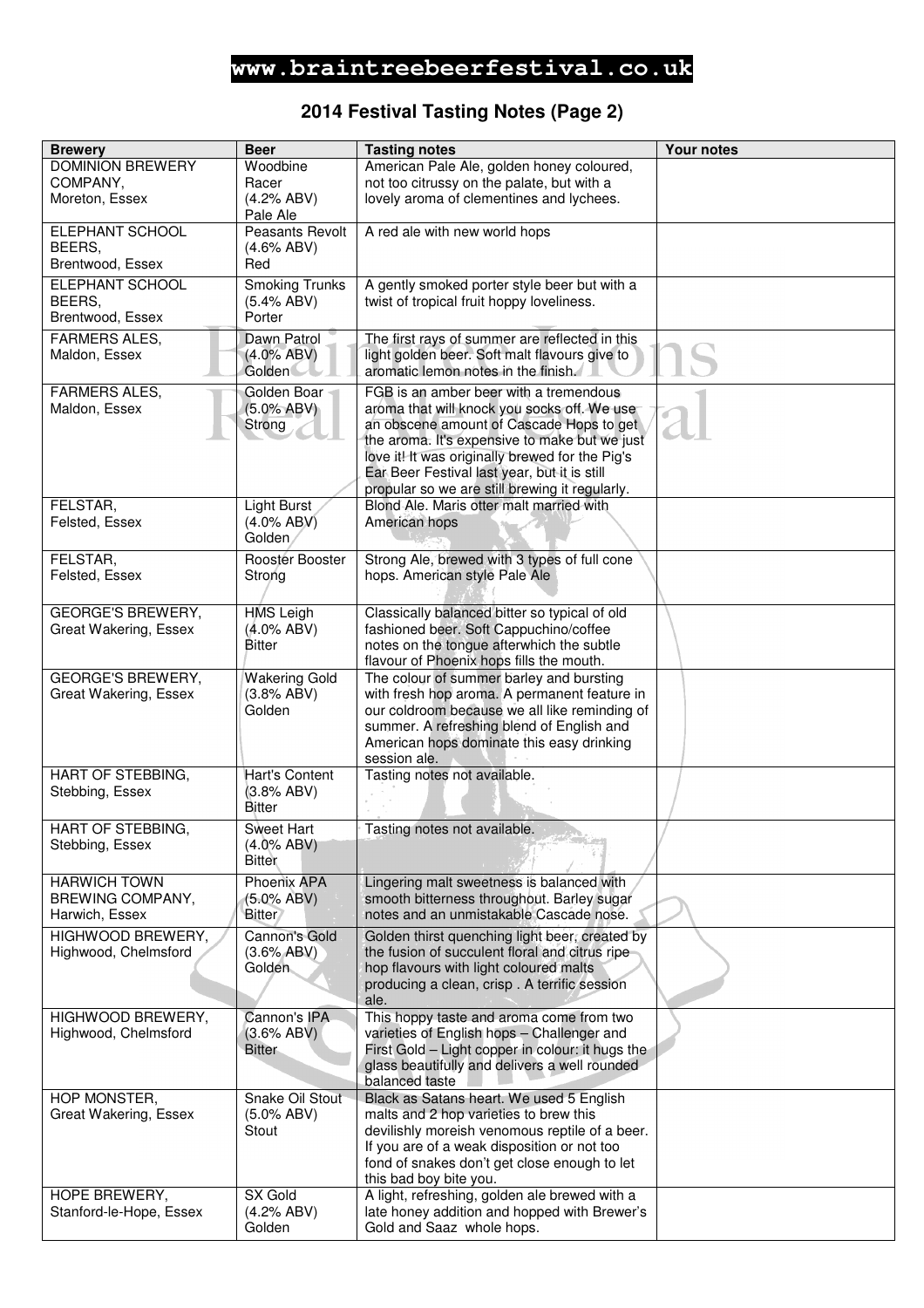### **2014 Festival Tasting Notes (Page 3)**

| <b>Brewery</b>                           | <b>Beer</b>                          | <b>Tasting notes</b>                                                                                 | <b>Your notes</b> |
|------------------------------------------|--------------------------------------|------------------------------------------------------------------------------------------------------|-------------------|
| HOPE BREWERY,<br>Stanford-le-Hope, Essex | White Dragon<br>(5.5% ABV)<br>Golden | A light straw colored ale brewed with Perle<br>and Marynka whole hops. Deceptively easy<br>drinking! |                   |
| <b>INDIAN SUMMER,</b>                    | Hope & Soul                          | A jet black beer late hopped with aromatic                                                           |                   |
| Saffron Walden, Essex                    | <b>Black IPA</b>                     | American hops (Cascade, Chinook) to                                                                  |                   |
|                                          | (4.4% ABV)                           | produce an ultra modern style beer.                                                                  |                   |
|                                          | Dark IPA                             |                                                                                                      |                   |
| <b>INDIAN SUMMER,</b>                    | Hope & Soul                          | Brewed with Carared malt that imparts a                                                              |                   |
| Saffron Walden, Essex                    | Red                                  | warm red hue to the beer. American                                                                   |                   |
|                                          | $(4.0\%$ ABV)                        | Palisade and New Zealand Dr Rudi hops are                                                            |                   |
|                                          | Red                                  | used in abundance to produce bold fruit<br>flavours with hints of Lemon Grass and Pine.              |                   |
| <b>MERSEA ISLAND,</b>                    | Oyster                               | Our recipe for a traditional Oyster Ale, using                                                       |                   |
| Mersea Island, Colchester,               | $(5.0\%$ ABV)                        | lots of oats, a mixture of light and dark malts                                                      |                   |
| Essex                                    | Stout                                | and a small amount of Fuggles hops. The                                                              |                   |
|                                          |                                      | brew has local Mersea Island Oysters added                                                           |                   |
|                                          |                                      | to it, giving it a distinct unique flavour. Each                                                     |                   |
|                                          |                                      | cask has eight oysters added giving a 1 pint                                                         |                   |
|                                          |                                      | in 8 chance of the aphrodisiac properties of<br>the oysters taking effect.                           |                   |
| MERSEA ISLAND,                           | Yo Boy                               | A session bitter with balanced malt and a                                                            |                   |
| Mersea Island, Colchester,               | (3.8% ABV)                           | long lasting bitterness on the finish.                                                               |                   |
| Essex                                    | <b>Bitter</b>                        |                                                                                                      |                   |
| MIGHTY OAK,                              | Lion's Lair                          | An orange coloured spicy bitter, brewed with                                                         |                   |
| Maldon, Essex                            | $(4.1\% ABV)$                        | fresh root ginger. The initial flavour is citrus                                                     |                   |
|                                          | Bitter                               | and ginger which is balanced by sweet malt                                                           |                   |
| MIGHTY OAK,                              | Oscar Wilde                          | on the palate.<br>Flavoursome dark red mild, hints of                                                |                   |
| Maldon, Essex                            | Mild                                 | blackberry and coconut on the nose, and                                                              |                   |
|                                          | (3.7% ABV)                           | malty taste. Current CAMRA Champion Ale                                                              |                   |
|                                          | Mild                                 |                                                                                                      |                   |
| NETHERGATES,                             | Old Growler                          | A complex and satisfying porter, smooth and                                                          |                   |
| Pentlow, Essex                           | $(5.0\%$ ABV)<br><b>Bitter</b>       | distinctive. Sweetness, roast malt and fruit<br>feature in the palate, with bitter chocolate         |                   |
|                                          |                                      | lingering. The finish is powerfully hoppy.                                                           |                   |
| NETHERGATES,                             | <b>Stour Valley</b>                  |                                                                                                      |                   |
| Pentlow, Essex                           | Gold                                 |                                                                                                      |                   |
|                                          | (4.2% ABV)                           |                                                                                                      |                   |
| NETHERGATES,                             | Golden                               | The addition of coriander to Nethergate's Old                                                        |                   |
| Pentlow, Essex                           | Umbel Magna<br>$(5.0\%$ ABV)         | Growler wort completes the original 1750's                                                           |                   |
|                                          | Porter                               | recipe for this distintive dark beer. The                                                            |                   |
|                                          |                                      | spiciness adds to the appeal.                                                                        |                   |
| PITFIELD,                                | Eco Warrior                          | Pale ale, light citrus flavours refreshing                                                           |                   |
| Great Horkesley, Essex                   | $(4.5\%$ ABV)<br>Pale Ale            |                                                                                                      |                   |
| PITFIELD,                                | <b>Red Ale</b>                       | Best Bitter, Malty with good bitter finish                                                           |                   |
| Great Horkesley, Essex                   | $(4.8\%$ ABV)                        |                                                                                                      |                   |
|                                          | Red                                  |                                                                                                      |                   |
| RED FOX,                                 | Java                                 | Light coffee                                                                                         |                   |
| Coggeshall, Essex                        | (4.3% ABV)<br>Golden                 |                                                                                                      |                   |
| RED FOX,                                 | Wily OI' Fox                         | A very aromatic, amber beer made from                                                                |                   |
| Coggeshall, Essex                        | (5.2% ABV)                           | English Boadicea hops and East Anglian                                                               |                   |
|                                          | Strong                               | Pale Maris Otter malt.                                                                               |                   |
| ROUND TOWER,                             | Slipstream                           | Black IPA is a really special beer that we are                                                       |                   |
| Chelmsford, Essex                        | $(6.0\%$ ABV)                        | brewing regularly and keeping in stock. It is a                                                      |                   |
|                                          | Dark IPA                             | Real Ale connoisseurs beer with a seriously<br>intense hop flavour. Its our brewer's favourite.      |                   |
|                                          |                                      | Our current version has been dry                                                                     |                   |
|                                          |                                      | hoppedso your taste buds better watch out!                                                           |                   |
| ROUND TOWER,                             | Tindel                               | A gold beer with a refreshing citrus edge                                                            |                   |
| Chelmsford, Essex                        | (4.4% ABV)                           |                                                                                                      |                   |
|                                          | Golden                               |                                                                                                      |                   |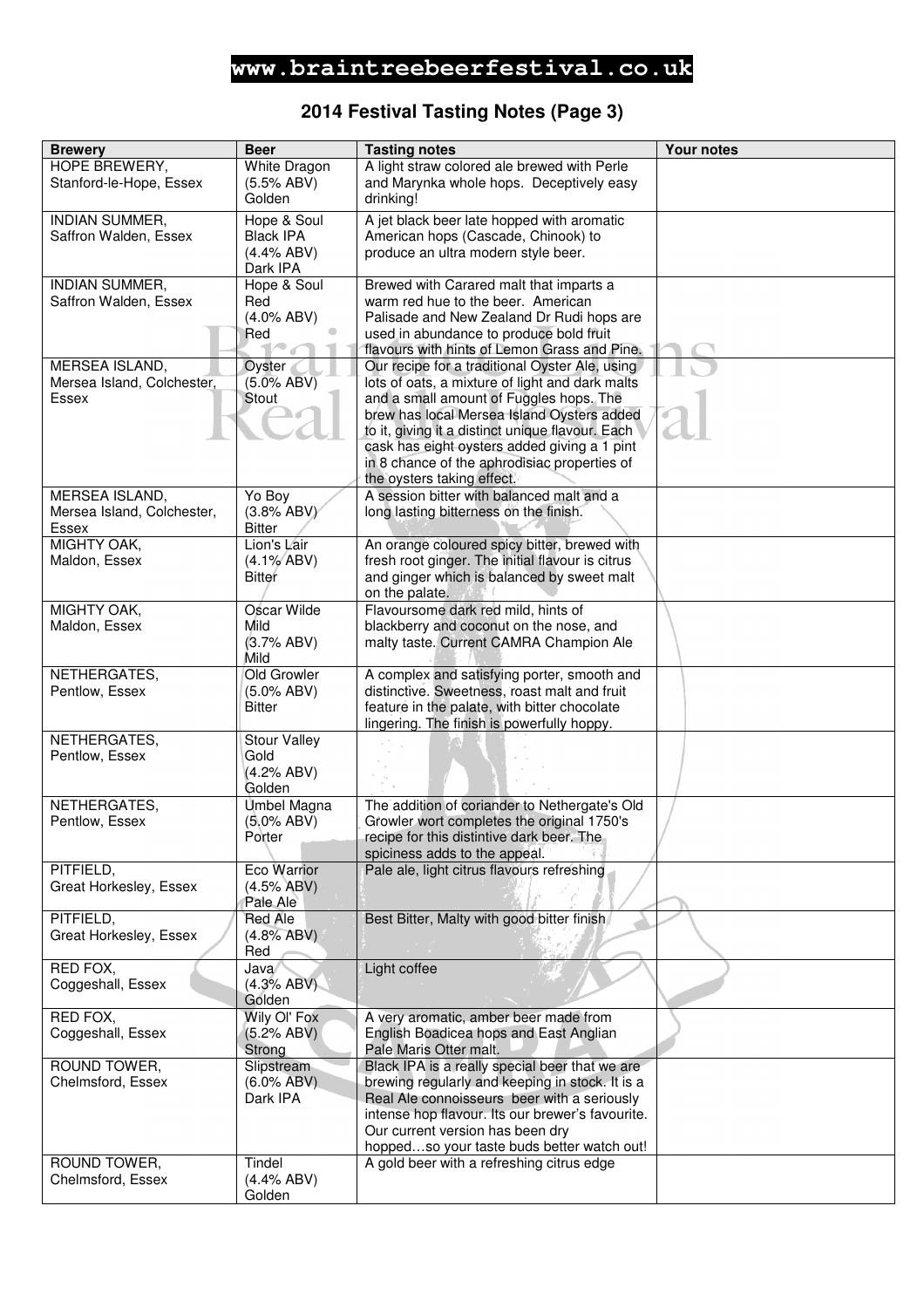## **2014 Festival Tasting Notes (Page 4)**

| <b>Brewery</b>          | <b>Beer</b>             | <b>Tasting notes</b>                             | <b>Your notes</b> |
|-------------------------|-------------------------|--------------------------------------------------|-------------------|
| SAFFRON,                | Henham Honey            | Golden straw beer with a delicate balance of     |                   |
| Henham, Stansted, Essex | $(4.6\%$ ABV)           | bitterness, malt spiced fuits and honey          |                   |
|                         | Golden                  | aromas Champion Bottled Beer of East             |                   |
|                         |                         | Anglia 2008 Silver Medal                         |                   |
| SAFFRON,                | Royal Blue              | Traditional Style Ale, Malty with mellow sweet   |                   |
| Henham, Stansted, Essex | $(4.1\%$ ABV)           | citrus tones                                     |                   |
|                         | <b>Bitter</b>           |                                                  |                   |
| SHALFORD,               | <b>Braintree Market</b> | Traditional easy drinkng session beer,           |                   |
| Shalford, Essex         | Ale                     | evidence of hoppiness leads to a lingering       |                   |
|                         | $(4.0\%$ ABV)           | dry bitter finish.                               |                   |
|                         | Bitter                  |                                                  |                   |
| SHALFORD,               | Braintree 10            | Tee                                              |                   |
| Shalford, Essex         | $(4.0\%$ ABV)           |                                                  |                   |
|                         | Golden                  |                                                  |                   |
| SHALFORD,               | <b>Hyde Bitter</b>      | A light, amber coloured bitter brewed with       |                   |
| Shalford, Essex         | $(4.7\% ABV)$           | Optic malt and target hops, full bodied with a   |                   |
|                         | <b>Bitter</b>           | warm malty undertone.                            |                   |
| SHALFORD,               | <b>Rotten End</b>       | Traditional coloured and strong,                 |                   |
| Shalford, Essex         | (6.5% ABV)              | accompanied by a slightly sweet and nutty        |                   |
|                         | Strong                  | undertone with a bitter edge to finish.          |                   |
| WIBBLERS,               | Dengie Best             | Brewed with the finest floor malted East         |                   |
| Mayland, Essex          | $(4.1\%$ ABV)           | Anglian Maris Otter malt with a touch of         |                   |
|                         | Golden                  | crystal and wheat malt for a smooth, straw       |                   |
|                         |                         | coloured ale. We've used only English            |                   |
|                         |                         | Fuggles and Goldings hop to make an easy         |                   |
|                         |                         | drinking bitter.                                 |                   |
| WIBBLERS.               | Hop-timistic            | Traditional brown in colour with a hint of a     |                   |
| Mayland, Essex          | $(4/1\%$ ABV)           | deep red it's incredibly tasty and refreshing    |                   |
|                         | Bitter                  | with a hint of blackcurrant on the finish thanks |                   |
| <b>MR MAJOLICA'S</b>    | Pale Ale                | to a blend of Goldings and Galena hops.          |                   |
|                         |                         |                                                  |                   |
| BREWING COMPANY,        | $(4.0\%$ ABV)<br>Golden |                                                  |                   |
| Grays, Essex            |                         |                                                  |                   |
|                         |                         |                                                  |                   |